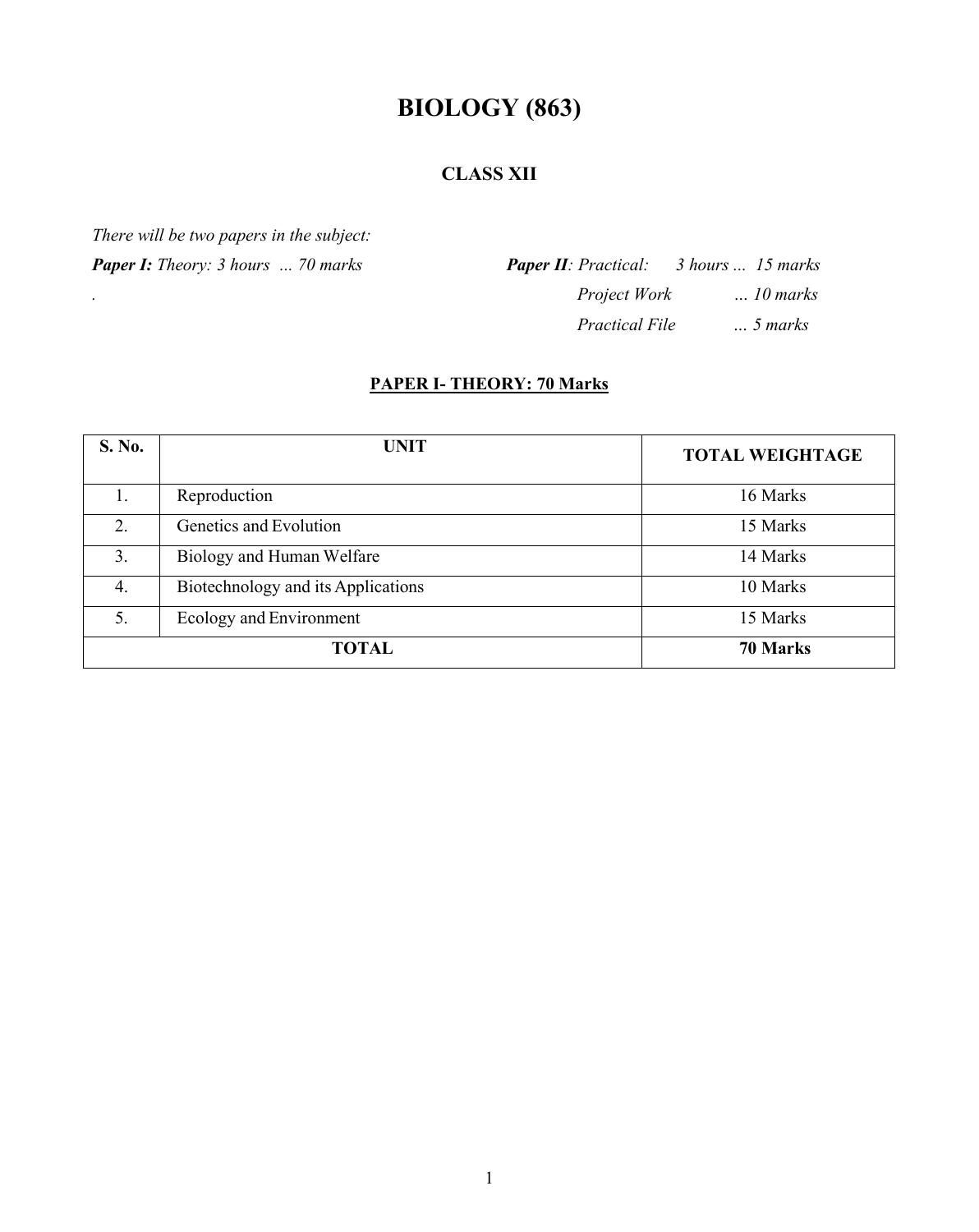#### **PAPER I –THEORY – 70 Marks**

#### **All structures (internal and external) are required to be taught along with diagrams.**

#### **1. Reproduction**

(i) Sexual reproduction in flowering plants

Development of male and female gametophytes; outbreeding devices; pollen-pistil interaction; double fertilization; post fertilization events development of endosperm and embryo, development of seed and formation of fruit; special modes - apomixis, parthenocarpy, polyembryony.

*Pre-fertilisation structures and events.*

*Structure of microsporangium, T.S. of anther microsporogenesis, structure and development of pollen grain, viability of pollen grain, economic importance of pollen grain. Pistil – structure of megasporangium (L.S. of anatropous ovule), megasporogenesis, structure and development of female gametophyte.*

*Pollen-pistil interaction in terms of incompatibility/compatibility, events leading to fertilisation, definition of triple fusion and double fertilization, changes in the ovary and ovule for seed and fruit formation. Significance of double fertilization. Apomixis, polyembryony, parthenocarpy to be explained briefly.* 

*Post-fertilisation events* - *embryo formation (dicot); types of endosperm (cellular, nuclear and helobial); definition of perisperm.*

(ii) Human Reproduction

Male and female reproductive systems; microscopic anatomy of testis and ovary; gametogenesis - spermatogenesis and oogenesis; menstrual cycle; fertilisation, embryo development upto blastocyst formation, implantation; pregnancy and placenta formation (elementary idea); parturition (elementary idea); lactation (elementaryidea).

*Organs of male and female reproductive system and their functions; internal structure* 

*of testis and ovary to be taught with the help of diagrams; gametogenesisspermatogenesis (including spermiogenesis and spermiation) oogenesis; hormonal control of gametogenesis, structure of sperm and mature ovum, menstrual cycle - different phases and hormone action, differences between oestrous and menstrual cycle, menarche and menopause, physico-chemical events during fertilisation, implantation, embryonic development up to blastocyst formation, important features of human embryonic development (formation of heart, limbs, digits, appearance of hair on head, eyelashes, separation of eye lids, external genital organs and first movement of foetus with reference to time period) placenta and its functions. Parturition; lactation – hormonal control and importance.*

#### (iii)Reproductive Health

Need for reproductive health and prevention of Sexually Transmitted Diseases (STDs); birth control - need and methods, contraception and medical termination of pregnancy (MTP); amniocentesis; infertility and assisted reproductive technologies - IVF, ZIFT, GIFT (elementary idea for general awareness).

*Definition of reproductive health, programs of reproductive health (family planning, RCH), population explosion - role of government in controlling the population, contraceptives methods and their methods of action (natural-periodic abstinence, withdrawal or coitus interruptus, lactational amenorrhea; artificial – barriers, IUDs, oral pills, implants and surgical methods, definition of medical termination of pregnancy (MTP) and reasons for it; causes of infertility. Amniocentesis and its role in detecting genetic defects. Assisted reproductive technologies: IVF, IUT, ZIFT, ICSI, GIFT, AI, IUI. - definition and application only. Causes, symptoms and methods of prevention of sexually transmitted diseases (gonorrhoea, syphilis, genital herpes, chlamydiasis, genital warts, trichomoniasis, hepatitis- B, AIDS).*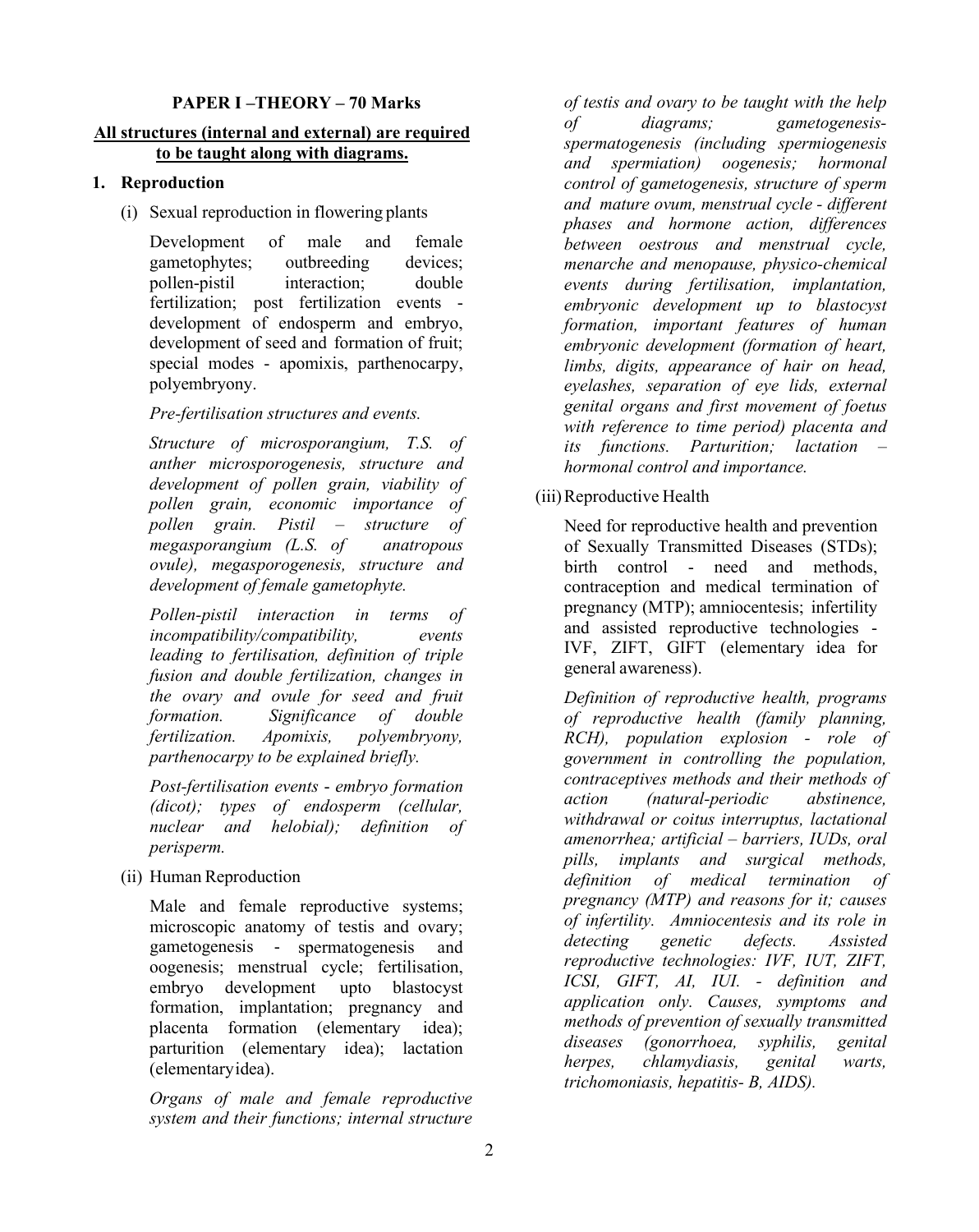#### **2. Genetics and Evolution**

(i) Principles of inheritance and variation

Heredity and variation: Mendelian inheritance; deviations from Mendelism incomplete dominance, co-dominance, multiple alleles and inheritance of blood groups, pleiotropy; elementary idea of polygenic inheritance; chromosomal theory of inheritance; chromosomes and genes; sex determination - in humans, fruit fly, birds, honey bee and grasshopper; linkage and crossing over; mutation; sex linked inheritance: Mendelian disorders in humans; chromosomal disorders in humans.

*Explanation of the terms heredity and variation; Mendel's Principles of inheritance; reasons for Mendel's success; definition of homologous chromosomes, autosomes and sex chromosomes; alleles – dominant and recessive; phenotype; genotype; homozygous; heterozygous, monohybrid and dihybrid crosses; back cross and test cross, definitions to be taught with simple examples using Punnett square. Incomplete dominance with examples from plants (snapdragon - Antirrhinum) and co-dominance in human blood group, multiple alleles – e.g. blood groups, polygenic inheritance with one example of inheritance of skin colour in humans (students should be taught examples from human genetics through pedigree charts. They should be able to interpret the patterns of inheritance by analysis of pedigree chart). Biological importance of Mendelism. Pleiotropy with reference to the example of starch synthesis in pea seeds. Chromosomal theory of inheritance; autosomes and sex chromosomes (sex determination in humans, fruit fly, birds, honey bees and grasshopper), sex-linked inheritance - with reference to Drosophila (colour of body-yellow and brown; and colour of eyes-red and white), definition and significance of linkage and crossing over. Mutation: spontaneous, induced, gene (point – transition, transversion and frame-shift); chromosomal aberration: euploidy and aneuploidy; human genetic disorders: phenylketonuria, thalassaemia, colour blindness, sickle cell* 

*anaemia; chromosomal disorders: Down's syndrome, Klinefelter's syndrome, Turner's syndrome.*

(ii) Molecular basis of Inheritance

Search for genetic material and DNA as genetic material; structure of DNA and RNA; DNA packaging; DNA replication; central dogma; transcription, genetic code, translation; gene expression and regulation - lac operon; human genome project; DNA fingerprinting.

*Structure of eukaryotic chromosomes with reference to nucleosome; properties of genes such as ability to replicate, chemical stability, mutability and inheritability. Search for DNA as genetic material - Griffith's experiment, Hershey and Chase's experiment, Avery, McLeod and McCarty's experiment; double helical model of DNA (contributions of Meischer, Watson and Crick, Wilkins, Franklin and Chargaff); Differences between DNA and RNA; types of RNA (tRNA, mRNA and rRNA, snRNA, hnRNA); central dogma – concept only; reverse transcription (basic idea only), Meselson and Stahl's experiment, replication of DNA (role of enzymes, namely DNA. Discovery and essential features of genetic code. Definition of codon. Protein synthesis translation in prokaryotes. Gene expression in prokaryotes; lac operon in E. coli.* 

*Human Genome Project: goal; methodologies [Expressed Sequence Tags (EST), Sequence Annotation], salient features and applications. DNA finger printing – technique, application and ethical issues to be discussed briefly.* 

(iii)Evolution

Origin of life; biological evolution and evidences for biological evolution (palaeontology, comparative anatomy, embryology and molecular evidences); Darwin's contribution, modern synthetic theory of evolution; mechanism of evolution - variation (mutation and recombination) and natural selection with examples, types of natural selection; gene flow and genetic drift; Hardy - Weinberg's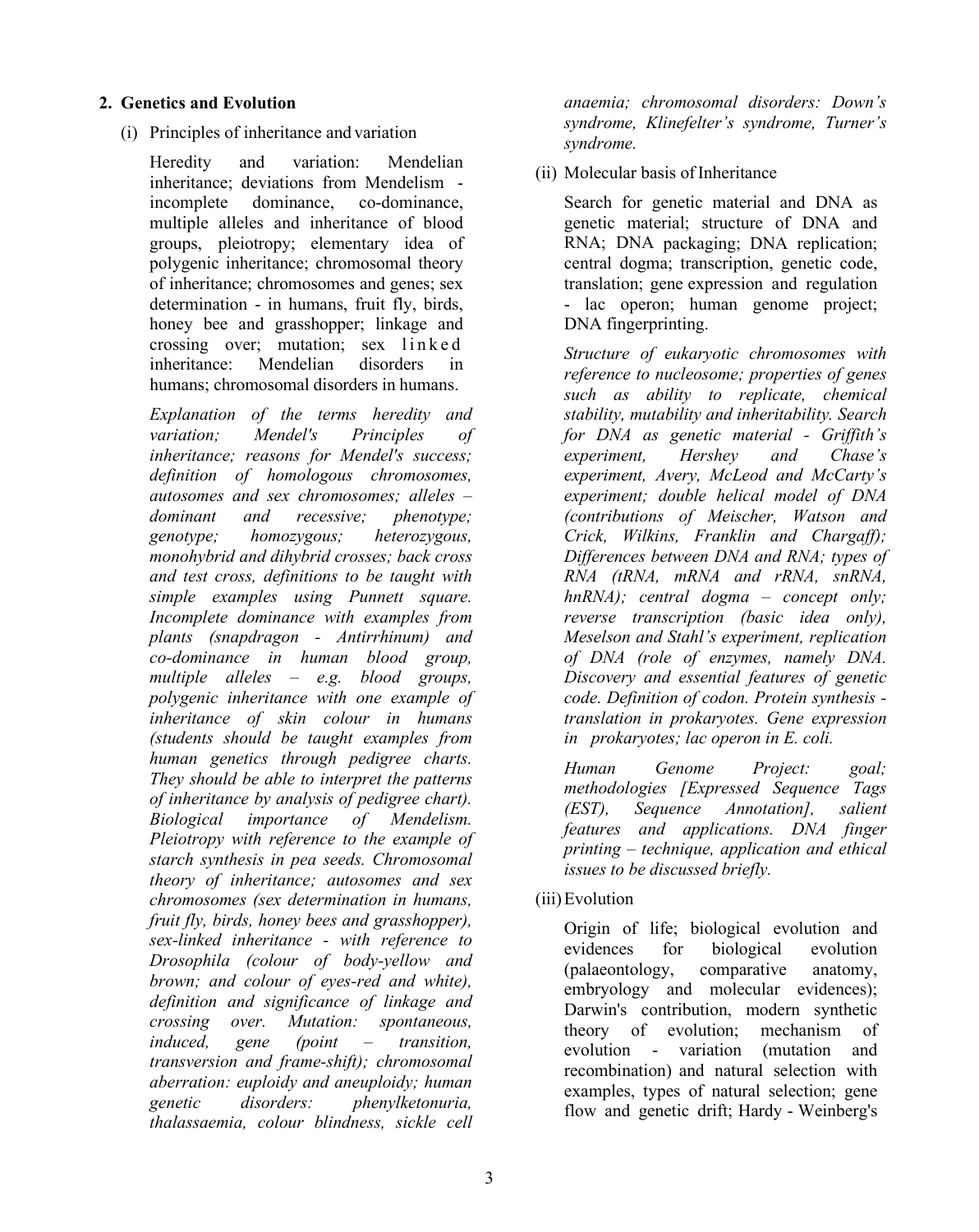principle; adaptive radiation; human evolution.

*Origin of life - abiogenesis and biogenesis, effect of oxygen on evolution to show that reducing atmosphere is essential for abiotic synthesis. Important views on the origin of life, modern concept of origin of life, Oparin Haldane theory, definition of protobionts, coacervates), vestigial organs; Miller and Urey experiment. Evidences of evolution: morphological evidences, definition and differences between homologous and analogous organs (two examples each from plants and animals). Embryological evidences – theory of recapitulation, definition and differences between ontogeny and phylogeny. Palaeontological evidence – definition of fossils. Geological time scale (with reference to dominant flora and fauna) Biogeographical evidence – definition of biogeography, molecular (genetic) evidences -for example genome similarity, universal genetic code; Darwin's finches (adaptive radiation).* 

*Darwinism: salient features of Darwinism, contribution of Malthus, criticism of Darwinism. Examples of natural selection – Long neck of giraffe, industrial melanism, resistance of mosquitoes to DDT and resistance of bacteria to antibiotics, Lederberg's replica plating experiment, Neo-Darwinism (Modern Synthetic Theory); Variation - causes of variation, Hugo de Vries theory of mutation - role of mutation in evolution; Hardy Weinberg's principle, factors affecting Hardy Weinberg equilibrium: gene migration or gene flow, genetic drift (Founder's effect, bottle-neck effect), mutation, genetic recombination and natural selection, types of natural selection (directional, disruptive and stabilizing). Evolution of man - three features of each of the ancestors Dryopithecus, Ramapithecus, Australopithecus, Homo habilis, Homo erectus, Homo neanderthalensis, Cro-magnon man and Homo sapiens leading to man of today.* 

## **3. Biology and Human Welfare**

# (i) Human Health and Diseases

Pathogens; parasites causing human diseases (common cold, dengue, chikungunya, typhoid, pneumonia, amoebiasis, malaria, filariasis, ascariasis, ring worm) and their control; Basic concepts of immunology - vaccines; cancer, HIV and AIDS; Adolescence - drug and alcohol abuse.

*Communicable and non-communicable diseases; modes of transmission, causative agents, symptoms and prevention; viral diseases (common cold, chikungunya and dengue), bacterial diseases (typhoid, pneumonia, diphtheria and plague), protozoal diseases (amoebiasis, and malaria, graphic outline of life cycle of Plasmodium), helmintic diseases (ascariasis, and filariasis); fungal (ringworm); cancer - types of tumour (benign, malignant), causes, diagnosis and treatment, characteristics of cancer cells (loss of contact inhibition and metastasis).*

*Immunity (definition and types – innate and acquired, active and passive, humoral and cell-mediated), Interferons – definition, source and function; structure of a typical antibody molecule, types of antibodies - IgG, IgA, IgM, IgD and IgE (function and occurrence, e,g. in serum, saliva, colostrum); vaccination and immunisation, allergies and allergens – definition and general symptoms of allergies; autoimmunity, primary and secondary lymphoid organs and tissues, brief idea of AIDS – causative agent (HIV), modes of transmission, diagnosis (ELISA), symptoms, replication of retrovirus in the infected human cell (including diagram) and prevention.*

*Alcoholism and smoking - effects on health.*

*Drugs: effects and sources of opioids, cannabinoids, cocaine and barbiturates.*

*Reasons for addiction; prevention and control of alcohol and drug abuse.*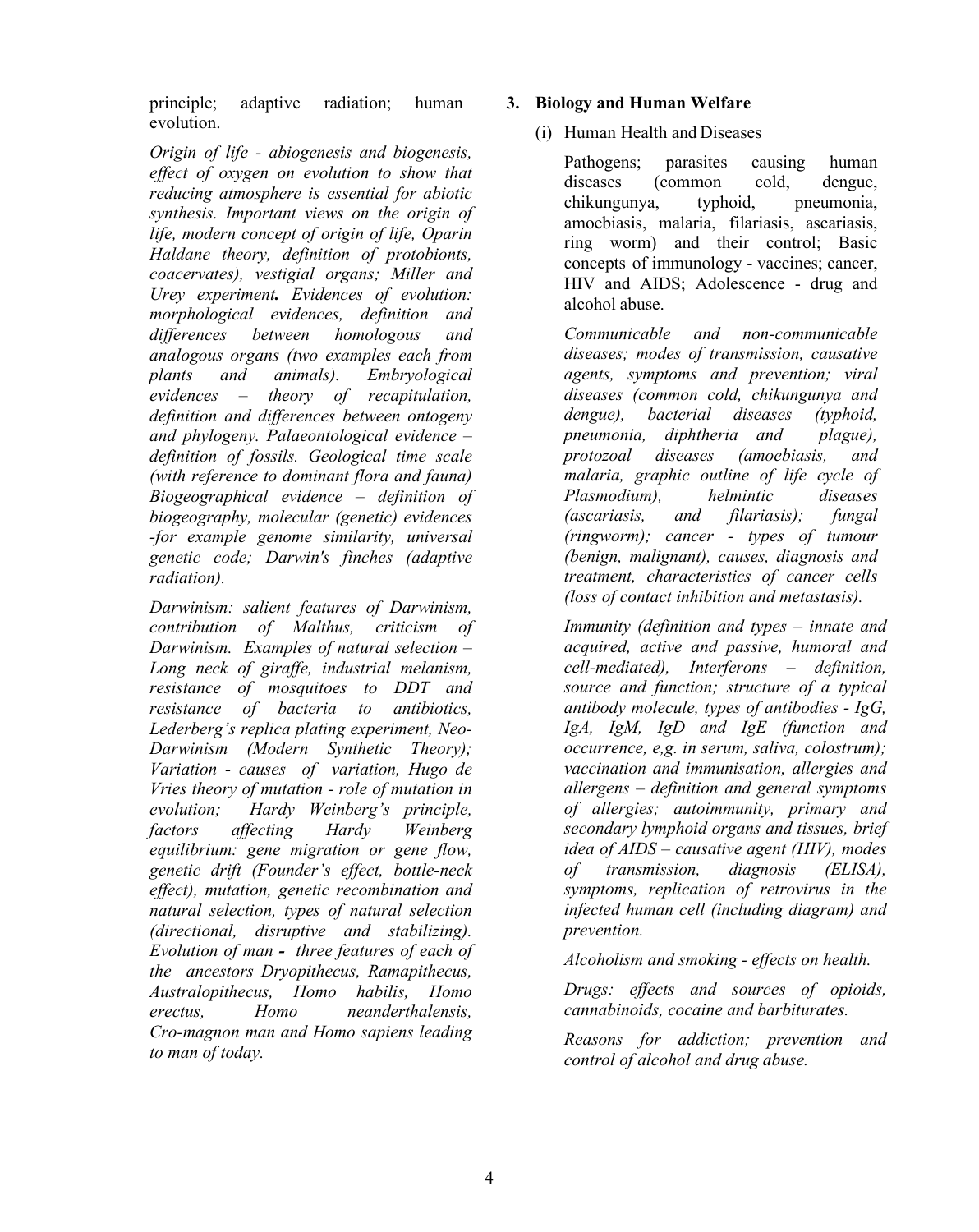(ii) Microbes in Human Welfare

In household food processing, industrial production, sewage treatment, energy generation and microbes as biocontrol agents and biofertilisers. Antibiotics.

*Use of microbes in: (i) Household products: Lactobacillus (curd), Saccharomyces (bread), Propionibacterium (Swiss cheese); (ii) Industrial products: beverages (with and without distillation), antibiotics (Penicillin – discovery and use); sources (microbes) and uses of organic acids, alcohols and enzymes (lipase, pectinase, protease, streptokinase) in industry, source (microbes) and applications of Cyclosporin-A, Statins. (iii) Sewage treatment – primary and secondary treatment; (iv) Production of biogas (methanogens, biogas plant, composition of biogas and process of production); (v) Microbes as biocontrol agents (ladybird, dragonfly, Bacillus thuringiensis Trichoderma, Nucleopolyhedrovirus (Baculovirus), and (vi) Microbes as biofertilisers (Rhizobium, Azospirillum, Azotobacter, Mycorrhiza, Cyanobacteria), IPM, harmful effects of chemical pesticides.*

## **4. Biotechnology and its Applications**

(i) Biotechnology - Principles and processes

Genetic Engineering (recombinant DNA technology).

*Definition and principles of biotechnology; isolation of genomic (chromosomal) DNA (from bacteria/plant cell/animal cell, by cell lysis), isolation of gene of interest (by electrophoresis), steps of formation of recombinant DNA, discovery, nomenclature, features and role of restriction enzymes (EcoRI, HindII) and role of ligase; cloning vectors (features of a good cloning vector, examples of cloning vectors like pBR322, Agrobacterium, retroviruses, bacterial artificial chromosome (BAC), yeast artificial chromosome (YAC)), methods of transfer of rDNA into a competent host, e.g. by directmethod (temperature shock), microinjection, gene gun, methods of selection of* 

*recombinants (antibiotic resistance, insertional inactivation/blue-white selection), cloning of recombinants, i.e., gene amplification (by in vivo or in vitro method using PCR technique), bioreactor (basic features and uses of stirred tank and sparged tank bioreactors), downstream processing.*

(ii) Biotechnology and its applications

Applications of biotechnology in health and agriculture: human insulin and vaccine production, stem cell technology, gene therapy; genetically modified organisms - Bt crops; transgenic animals; biosafety issues, biopiracy and biopatents.

*In agriculture: for production of crops tolerant to abiotic stresses (cold, drought, salt, heat); pest-resistant crops (Bt-crops, RNAi with reference to Meloidogyne incognita); crops with enhanced nutritional value (golden rice).*

*In medicine: insulin, gene therapy - with reference to treatment of SCID, molecular diagnosis by PCR, ELISA and use of DNA/RNA probe.*

*Transgenic animals for bioactive products like alpha-1-antitrypsin for emphysema, alpha-lactalbumin; vaccine safety testing, chemical safety testing; study of diseases.*

*Role of GEAC, definition and two examples of biopiracy, biopatent; ethical issues.*

## **5. Ecology and Environment**

(i) Organisms and Populations

Population interactions - mutualism, competition, predation, parasitism; population attributes - birth rate and death rate, age distribution.

*Definition of population; population attributes: sex ratio, types of age distribution pyramids for human population; definition of population density, natality, mortality, emigration, immigration, carrying capacity. Ways to measure population density. Calculation of natality and mortality.*

*Population interactions – definition of mutualism, competition (interspecific,*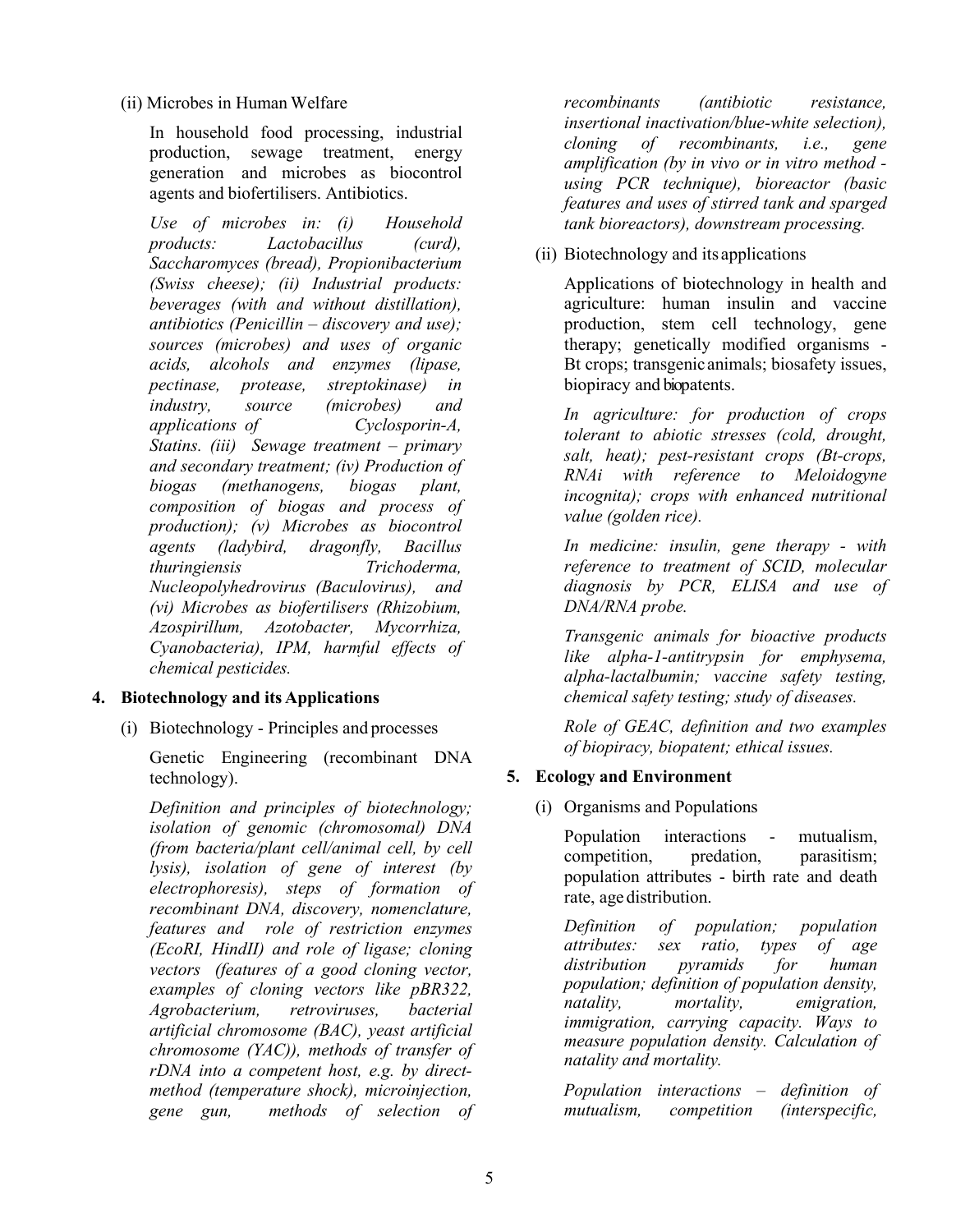*interference, competitive release and Principle of Competitive Exclusion), predation (adaptations in organisms to avoid predation), parasitism (ecto-, endo-, and brood parasites), commensalism, amensalism.*

(ii) Ecosystem

Ecosystems: patterns, components; productivity and decomposition; energy flow; pyramids of number, biomass, energy.

*Definition and types of ecosystems; structure of ecosystem (brief idea about biotic and abiotic components).*

*Ecosystem functions: (i) Productivity – gross primary productivity (GPP), net primary productivity (NPP) and secondary productivity (ii) Decomposition (fragmentation, leaching, catabolism, humification and mineralization), factors affecting rate of decomposition (iii) Energy flow. Various types of food chains – grazing and detritus, food webs, trophic levels, ecological pyramids – energy, number and biomass.*

*Definition of PAR, 10% Law, standing crop and standing state.*

(iii) Biodiversity and its Conservation

Concept of biodiversity; patterns of biodiversity; importance of biodiversity; loss of biodiversity; biodiversity conservation; hotspots, endangered organisms, extinction, Red Data Book, biosphere reserves, national parks, sanctuaries and Ramsarsites

*Definition of biodiversity, few examples of each type of biodiversity - species, ecosystem and genetic. Global biodiversity and proportionate number of species of major taxa of plants, invertebrates and vertebrates; patterns of biodiversity (latitudinal gradients, species-area relationship – graph and equation), "rivet popper hypothesis", importance of species diversity to the ecosystem (narrowly utilitarian, broadly utilitarian, ethical terms).*

*Examples of some recently extinct organisms, causes of loss of biodiversity (habitat loss*  *and fragmentation, over-exploitation, alien species invasion, co-extinction).* 

*Biodiversity conservation: In-situ methods protected areas: biosphere reserves, national parks, wildlife sanctuaries, sacred groves; ex-situ methods - captive breeding, zoo, botanical gardens, cryopreservation, wild life safari, seed banks, tissue culture. Definitions and examples of each of the above. Hotspots, Ramsar sites and Red Data Book.* 

#### **PAPER II**

#### **PRACTICAL WORK – 15 Marks**

- **1) Taxonomy**: Study floral characteristics through dissection of flowers, drawing floral formula and diagrams of following families:
	- (i) Malvaceae: type China rose / Hollyhock.
	- (ii) Leguminosae: subfamily Papilionaceae type – Sweet pea/ Pea/ Bean/ *Sesbania*/ *Clitoria* (single flower).
	- (iii)Solanaceae: type *Petunia* / *Datura* / Brinjal Flower / *Solanum nigrum*.
	- (iv)Liliaceae: type Onion or Amaryllidaceae type – Lily/Spider lily/ Tiger lily/ Tube rose/ *Gladiolus*.

*Floral characteristics should be explained by dissection of flowers. Students should be taught how to cut vertical section of the flower and draw accurately labelled diagrams. The technique of drawing floral diagrams with the mother axis in the right position is necessary. Floral formula should be correctly written. Identification of the correct family giving reasons, technique of cutting T.S. and L.S of ovary should be explained and accordingly correct labelled-diagram should be drawn.*

*Students should know the examples of plants (belonging to each family) which are of economic importance. The examples of common names of plants must be supported with correct scientific names as well.*

*NOTE: In the examination, candidates will be tested on any one of the above families***.**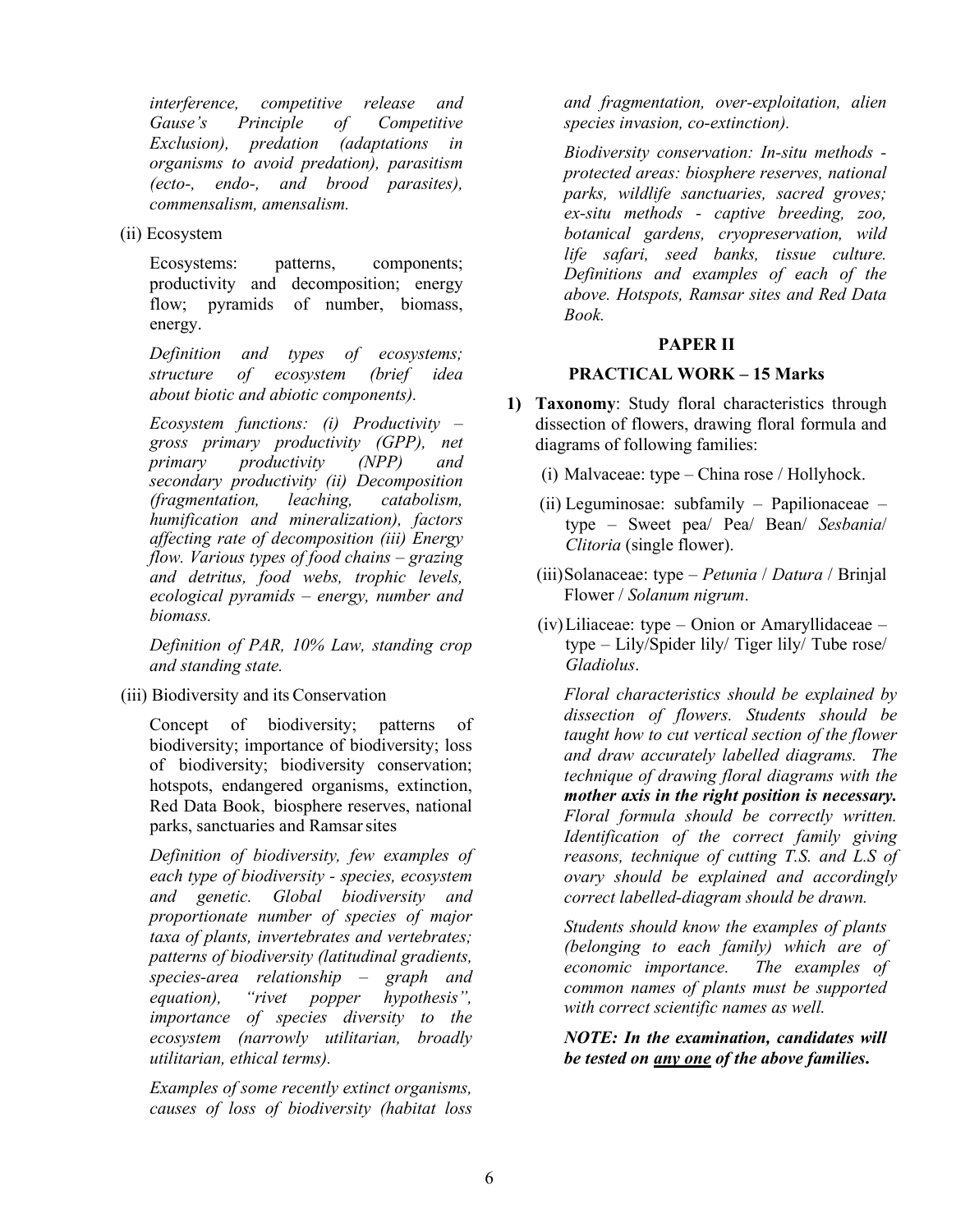#### **2) Simple biochemical and physiological experiments**

(i) Study of arrangement/distribution of stomata in dicot and monocot leaves.

*Students should be taught to set up and demonstrate the experiments with correct diagram of the setup, record their observations methodically and give conclusions. This will give a clear idea of the physiological processes. Questions can be asked based on the above physiological processes studied.*

(ii)To study the effect of enzyme action at three different temperatures and pH on starch solution.

*Effect of enzyme (amylase/ diastase) action at three different temperatures (low- below*   $10^{\circ}$ C, optimum -  $37^{\circ}$ C and high – above *70o C) and pH (acidic, neutral and basic) on starch solution.*

(iii)To isolate DNA from available plant material.

 *Isolation of DNA from spinach leaves, green pea seeds, pulp of banana and papaya.* 

*Take half a ripe and peeled banana into a beaker and add 50 ml of extraction fluid (1.5gm table salt +10 ml liquid detergent +90 ml distilled water). Place the beaker in a water bath set at 60 °C for 15 minutes. Stir gently with a glass rod. Filter 5ml of cooled content into a clean test tube and add 5ml of cold 90% ethanol. DNA molecules separate out and appear as white fibres.* 

#### **3) Slide preparation**

- (i) Germination of pollen grain in a nutrient medium.
- (ii) T.S. of ovary of any locally available flower, to show marginal / axile placentation.
- (iii)T.S. of a hydrophyte stem.
- (iv) T.S. of a xerophytic leaf (*Nerium).*
- (v) L.S. of monocot and dicot seed (soaked seeds of maize/wheat, pea/ bean.)

*The technique of staining and mounting neatly should be explained. Students should also know how to make labelled outline diagrams. They should also be taught to identify the mount under low/ high power of*  *microscope. Two identifying features of the above need to be mentioned.*

**4) Spotting: (three minutes to be given for each spot which includes identification, drawing a labelled diagram and writing at least two identifying characteristics).** 

**NOTE: Spotting must be done on a separate answer sheet during examination, which should be handed over to the Examiner immediately after spotting.** 

- (i) Identify and comment on the following:
	- (a) T.S. of ovary of mammal (Permanent slide).
	- (b) T.S. of testis of mammal (Permanent slide).
	- (c) Germinating pollen grain (slide/chart).
	- (d) T.S. of ovary to show the type of placentation (marginal, axile, basal (LS), parietal).
	- (e) T.S. of blastula / blastocyst of a mammal (chart/ slide).
	- (f) Whole mount of *Plasmodium* sporozoite (slide /chart).
	- (g) Whole mount of *Entamoeba histolytica* trophozoite (slide/chart).
	- (h) Preserved specimen/ chart/ model of *Ascaris.*
- (ii) Comment upon ecological adaptations of plants and animals.

*Models/ virtual images/ charts of one plant and one animal found in xeric and aquatic habitats. Examples: Hydrilla, cactus, fish and camel.*

# **PROJECT WORK AND PRACTICAL FILE – 15 Marks**

#### **Project Work – 10 Marks**

The project work is to be assessed by a Visiting Examiner appointed locally and approved by the Council.

The candidate is to creatively execute **one** project/assignment on an aspect of biology. Preference is to be given to investigatory projects. Teachers may assign or students may choose any **one** project of their choice. Students can choose any other project besides the ones indicated in the list.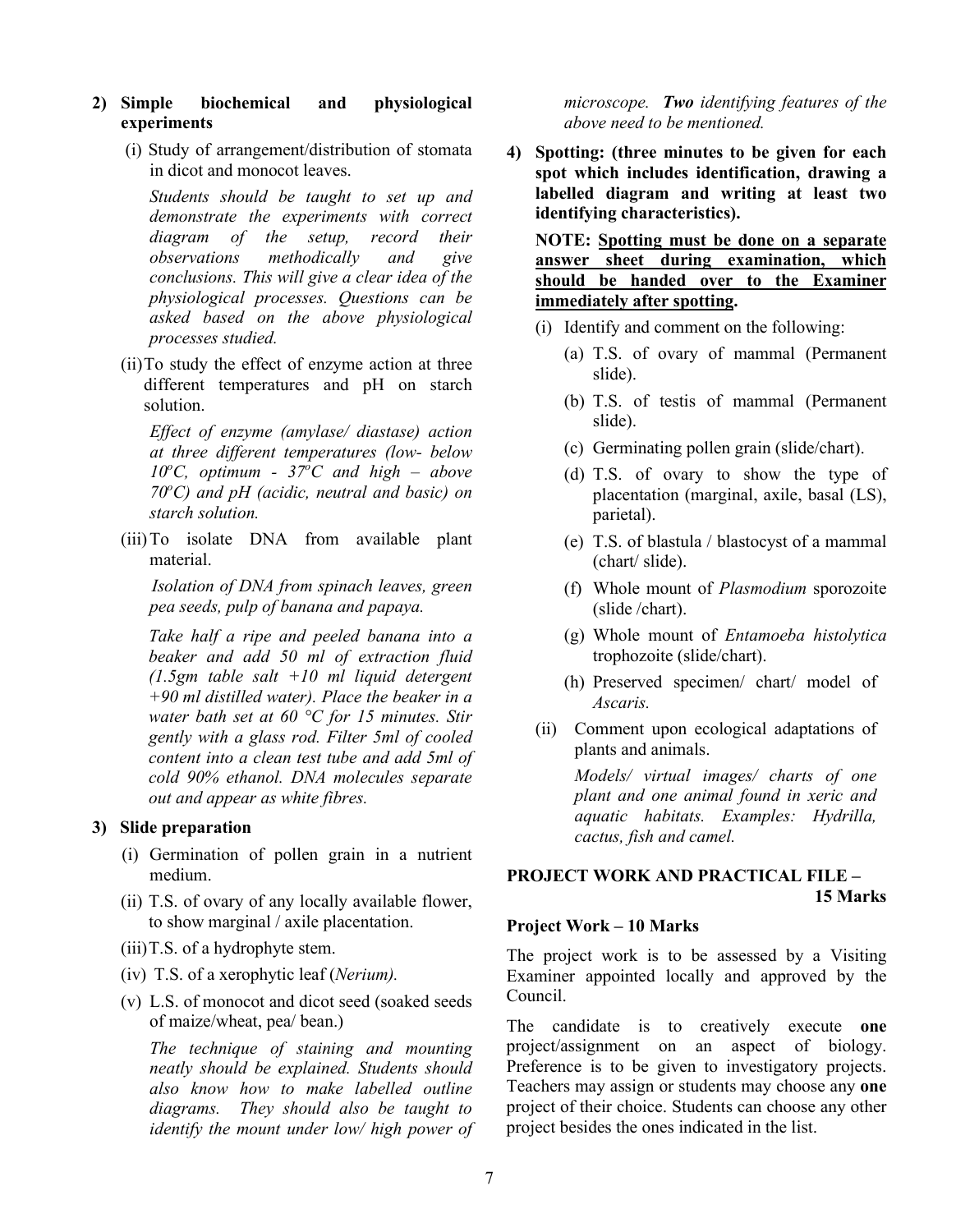Following is **only a suggestive** list of topics:

- (i) Genetic disorders
- (ii) Gene therapy
- (iii) Human Genome Project
- (iv) DNA fingerprinting
- (v) Bio-piracy
- (vi) Cancer.
- (vii) AIDS/Hepatitis.
- (viii) Drug addiction and community.
- (ix) Role of micro-organisms in industry.
- (x) Human population.
- (xi) Mendelian Inheritance
- (xii) Environmental resistance.
- (xiii) Traditional and modern methods: Study of a few traditional methods of pest deterrence vis-a-vis modern methods of control - viability of traditional methods in today's scenario and limitations and dangers of modern methods.
- (xiv) Role of agrochemicals in increasing food production.

#### **Suggested Evaluation Criteria for Project Work:**

Format of the Project:

- − Content − Introduction − Presentation (graphs, tables, charts, newspaper cuttings, diagrams, photographs, statistical analysis if relevant) − Conclusion/ Summary
- − Bibliography

#### **Practical File – 5 Marks**

The Visiting Examiner is required to assess students on the basis of the Biology Practical file maintained by them during the academic year.

Each practical done during the year, needs to be recorded by the student in the Practical file and the same must be checked, signed and dated by the teacher.

#### **SCIENTISTS AND THEIR CONTRIBUTIONS:**

1. Oparin: Coacervates, Conditions on primitive earth were favourable for chemical evolution

- 2. Stanley Miller & Harold Urey: Recreated probable conditions on primitive earth
- 3. Ernst Haeckel: Proposed the recapitulation theory
- 4. Charles Darwin: Natural Selection
- 5. Hugo de Vries: Mutation
- 6. T. R. Malthus: Theory of Human Population Growth/ Essays on population
- 7. Alec Jeffrey: DNA finger printing
- 8. Temin and Baltimore: Reverse transcription.
- 9. Jacob, Monad and Lwoff: proposed Lac operon.
- 10. Watson and Crick: Structure of DNA
- 11. Nirenberg and Khorana: Genetic code
- 12. Benzer: Cistron, recon, muton
- 13. Gregor Mendel: Father of genetics
- 14. Sutton and Boveri: Chromosomal theory of inheritance
- 15. Hugo de Vries, Correns and Tschermack: Rediscovered Mendelism
- 16. T H Morgan: Linkage
- 17. P Maheshwari: Plant tissue culture
- 18. Henking: Discovered X-chromosome
- 19. F. Meischer: Isolated nucleic acid from pus cells, called Nuclein
- 20. Chargaff: Rule of equivalence in DNA structure
- 21. F. Griffith: Transformation in bacteria
- 22. Avery, MacLeod and McCarty: DNA is the genetic material
- 23. Hershey and Chase: DNA is the genetic material
- 24. Meselson and Stahl: Semi-conservative replication of DNA
- 25. G. Gamow: Triplet nature of codons
- 26. S Ochoa: discovered polynucleotide phosphorylase
- 27. Wallace: divided the Earth into biogeographical regions
- 28. M S Swaminathan: Green revolution in India
- 29. H Boyer: discovered Restriction Enzyme
- 30. S Cohen: method to transfer plasmid DNA in host cells
- 31. R. Mishra: Father of Indian Ecology
- 32. E. Wilson: coined the term Biodiversity
- 33. P Ehrlich: Rivet Popper Hypothesis
- 34. Sanger: DNA/Protein sequencing